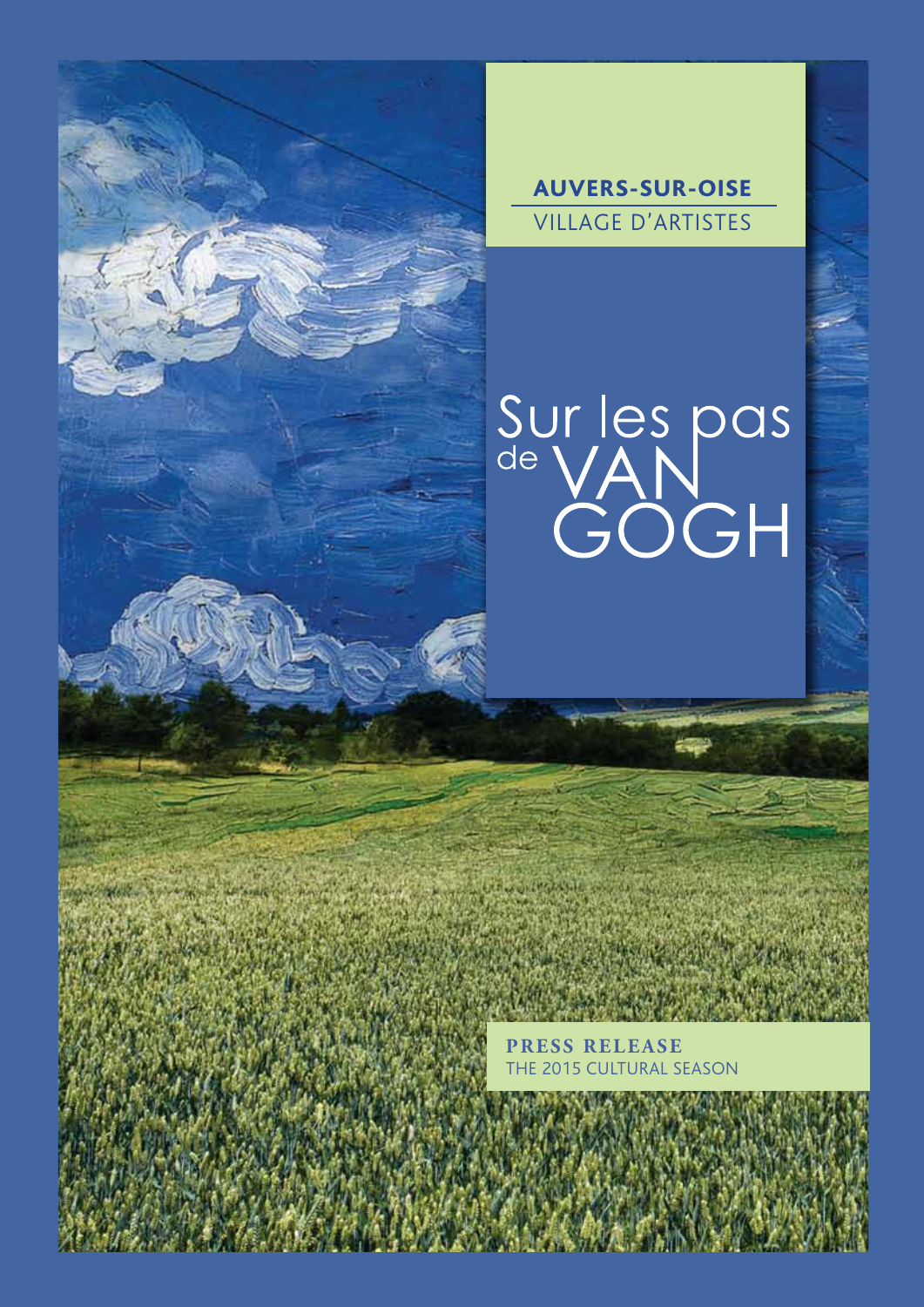# Press Release "In the footsteps of Van Gogh"

Auvers-sur-Oise // 4 April – 20 September 2015

#### **THE 2015 CULTURAL SEASON IN AUVERS-SUR-OISE IS DEDICATED TO VINCENT VAN GOGH**

## **AUVERS-SUR-OISE VILLAGE D'ARTISTES**

# cas

In 2015 a great number of European places and institutions will be organizing a variety of exhibitions, experiences and events to commemorate the 125<sup>th</sup> anniversary of the death of Vincent van Gogh on 29th July 1890.

In a short life of just 37 years the artist had no fewer than 38 different addresses in The Netherlands, Belgium, the United Kingdom and finally France.

It was in France, his adoptive country, that Van Gogh in just under five years painted all the pictures that were to make him famous. It was also in France, in the village of Auvers-sur-Oise, that his doom-haunted existence came to an end. This was where he breathed his last in tragic circumstances that are destined forever to be veiled in mystery. Should it be regarded as the culmination of a yearning for the infinite, or the brutal rupture of a mythic destiny? Van Gogh carried the answer with him to his tomb…

Today Auvers-sur-Oise is a veritable open-air museum where there is a kind of emotional truth that counts for more than historical fact.

Auvers-sur-Oise is where one comes to meditate at the twin tombs of the Van Gogh brothers and commune with their occupants. Just a few feet away, over the cemetery wall, the communicant can see and hear the wind whistling in the fields of wheat, all the while listening to the tolling of the bells in the church immortalized by Vincent. It is painted in colours that only he was capable of finding on his palette and through which he stripped his soul naked to the gaze of the art-lover.

And then, finally, if almost every place where the artist paused on his journey through life has been destroyed or irrevocably changed by the course of events, Auvers-sur-Oise is where one can discover the very last room where Van Gogh lived, miraculously preserved in its original state on the attic floor of the Auberge Ravoux.

Auvers-sur-Oise is a village in the Paris hinterland that has managed to retain its authentic character and quaintness while still being a living, breathing place keeping up with the movement of time. In 2015, in partnership with the Paris Region Tourist Board, those responsible for cultural life in this artists' village have devised a rich and varied programme on a theme entitled "In the footsteps of Van Gogh". This is what awaits the increasing numbers of visitors to Auvers-sur-Oise; they have averaged 220,000 in recent years.

#### 4 April – 20 September 2015 **In the press dossier "In the footsteps of Van Gogh" you will find files on:**

Auberge Ravoux known as "The House of Van Gogh", The House of Dr Gachet, The Château of Auvers, Musée Daubigny, The Absinth Museum, The Auvers Gallery of Contemporary Art, The House and Studio of Daubigny, the Festival of Auvers-sur-Oise, the Auvers-sur-Oise Tourist Office.

\* Auvers is welcoming 220 000 visitors/year

 $-1$   $-$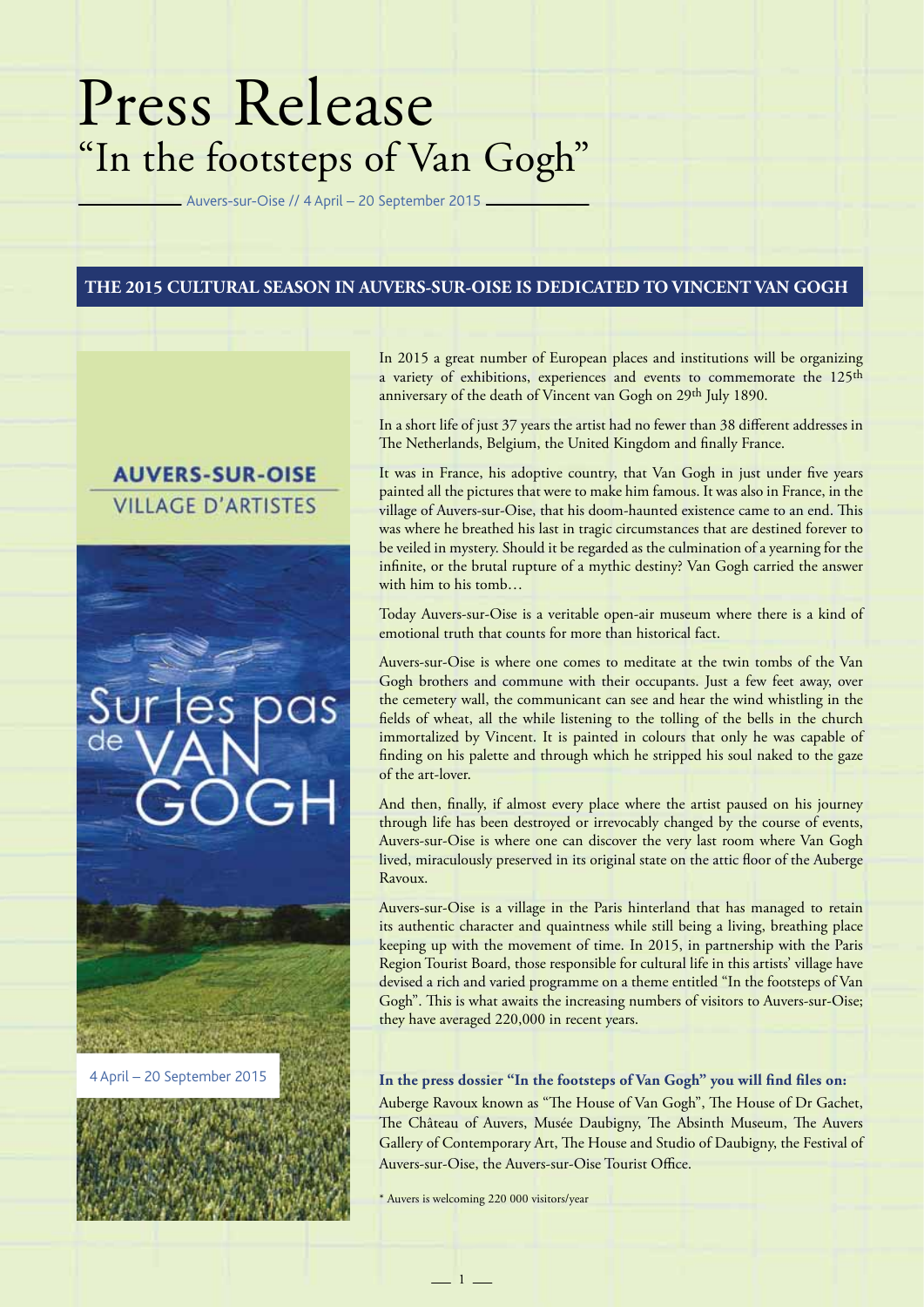# Press Release "In the footsteps of Van Gogh"

Auvers-sur-Oise // 4 April – 20 September 2015

### **IN THE FOOTSTEPS OF VAN GOGH**

## **CULTURAL PROGRAM 2015: 4 APRIL – 20 SEPTEMBER**

Details in the files of the partner organizations

#### **SITES RUN BY THE VAL D'OISE DEPARTMENT:**

- Château d'Auvers: Exhibition Immersion "The Van Gogh experience at the Orangerie Sud"
- House of Dr Gachet: Exhibition "Goupil Publisher and Art dealer from Gérôme to the Van Gogh brothers – A century of circulating pictures and images" (in partnership with the Goupil Museum, Bordeaux)

#### **PUBLIC ACCESS SITES IN AUVERS-SUR-OISE:**

– The Daubigny Museum: Exhibition "Van Gogh: the film-maker's eye – Minnelli, Kurosawa, Pialat" (in partnership with the "Images and Cinema" service of the General Council of Val d'Oise and the French Cinematheque)

 $-2-$ 

- Tourist Office: opening of a new structure in the heart of the village
- Gallery of Contemporary Art: Exhibition of the work of Hervé Di Rosa (in partnership with the Festival of Auvers)
- The Church of Notre Dame d'Auvers
- Town Cemetery: graves of the Van Gogh brothers and many other artists

#### **PRIVATELY RUN SITES:**

- The Absinth Museum: Exhibition "Absinth in films: Van Gogh, Renoir, Coppola…"
- The House and Studio of Daubigny
- The Auberge Ravoux, known as the "House of Van Gogh"

#### **OTHER PARTICIPANTS:**

- The Auvers Festival
- Van Gogh Europe
- The Institut Van Gogh / Dr Wouter van der Veen
- The Paris Region Tourist Board
- The Auvers Town Council